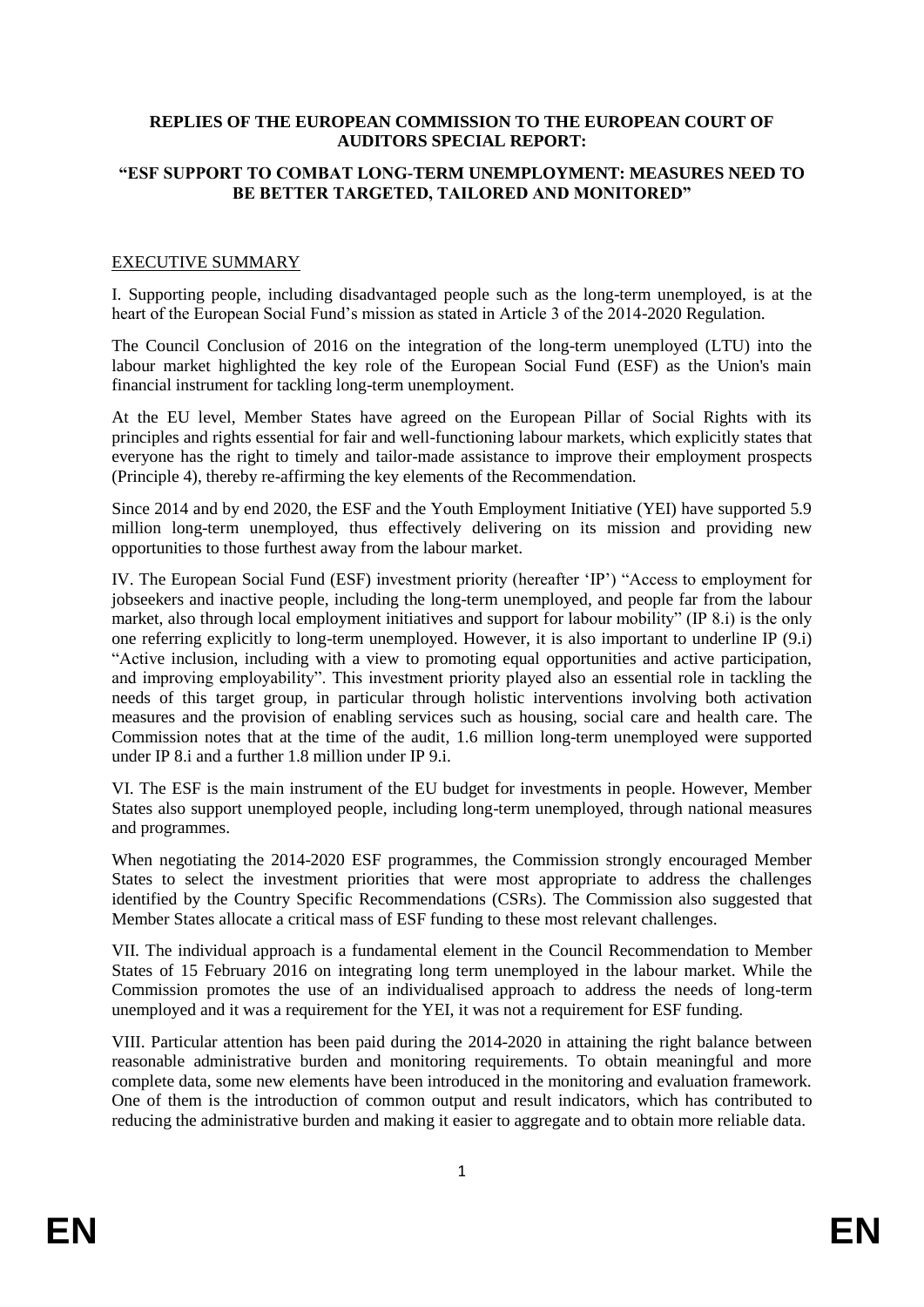IX. First indent - The Commission accepts the recommendation.

When negotiating the programmes, the Commission will recall the need for a better targeting of longterm unemployed in Member States and regions where LTU is still high.

Second indent - The Commission accepts the recommendation.

The Commission will provide support to the Member States on how to ensure an individualised approach when implementing activation measures for long-term unemployed in the context of the ESF+ Committee.

Third indent - The Commission accepts the recommendation.

These evaluations will examine a number of target groups, including LTUs, for all thematic objectives, as all of them play a role in the success of operations aimed at LTUs or other disadvantaged groups. Good practices will be identified where possible and "responsive actions" will be shared between the Commission and Member States.

# INTRODUCTION

03. The September 2021 quarterly review of Employment and Social Developments in Europe (ESDE) shows that the EU economy and labour market have started to recover from the COVID-19 pandemic with employment and unemployment at almost pre-crisis rates.

23. The ESF investment priority (hereafter 'IP') "Access to employment for jobseekers and inactive people, including the long-term unemployed, and people far from the labour market, also through local employment initiatives and support from labour mobility" is the only one referring explicitly to long-term unemployed. However, it is important to underline that the IP "Active inclusion, including with a view to promoting equal opportunities and active participation, and improving employability" played an essential role in tackling the needs of this target group.

The Commission notes that at the time of the audit, 1.6 million long-term unemployed were supported under IP 8.i and a further 1.8 million under IP 9.i (social inclusion).

25. Member States have supported LTU either through the IP 8.i or other priorities. In light of thematic concentration requirements, some Member States have also decided to tackle such challenges with national funding.

Investments necessary for the social inclusion of long-term unemployed can be for instance supported under thematic objective 9.

Under this thematic objective, Member State can, for example, support integrated pathways combining various forms of employability measures such as individualised support, counselling, guidance, access to general and vocational education and training, as well as access to services, notably health and social services, childcare, and internet services.

28. As shown in the second bi-annual implementation report, the European instrument for temporary Support to mitigate Unemployment Risks in an Emergency (SURE) has been successful in cushioning the severe socio-economic impact resulting from the COVID-19 pandemic. The national labour market measures supported by SURE are estimated to have reduced unemployment by almost 1.5 million people in the 19 beneficiary Member States in 2020. On 4 March 2021, the Commission presented a Recommendation on Effective Active Support to Employment following the COVID-19 crisis (EASE). It outlines a strategic approach to gradually transition between emergency measures taken to preserve jobs during the pandemic and new measures needed for a job-rich recovery. EASE invites Member States to use available EU funds, including the new resources made available through the NextGenerationEU programme – notably the Recovery and Resilience Facility and REACT-EU (Recovery Assistance for Cohesion and the Territories of Europe).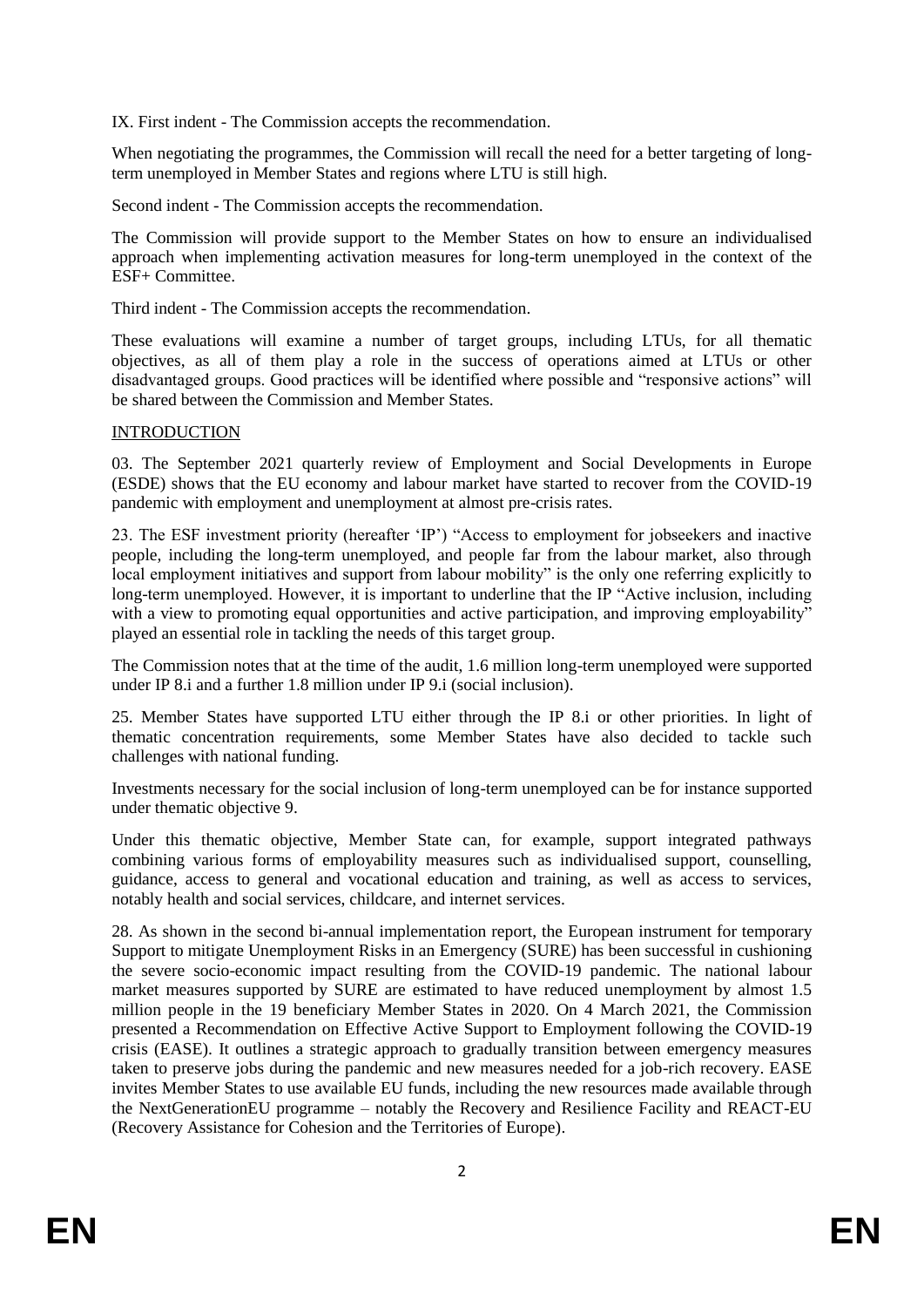29. With the Coronavirus Response Investment Initiatives (CRII and CRII+) followed by REACT-EU, the Commission has shown its reactivity in the face an unprecedented social, economic, and sanitary crisis and its ability to propose short, mid, and long-term solutions to tackle it.

For example, as regards Slovakia, the figure 'over 1 billion EUR' covers also COVID-19 CRII+ resources (resources reallocated from the European Regional Development Fund) in response to the pandemics in order to finance the short-term work schemes (STWS).

Pre-COVID-19, there was EUR 796 million Union financing under the thematic objective 8.

## **OBSERVATIONS**

37. The Commission notes that at the time of the audit, 1.6 million long-term unemployed were supported under IP 8.i and a further 1.8 million under IP 9.i (social inclusion).

38. For the 2021-2027 period, the Commission aims at excluding temporary direct job creation by municipalities, unless accompanied with an upskilling component.

40. The Member States had the possibility to address challenges identified in the country position papers either with EU or national funding.

41. The Commission and the co-legislators did not deem it necessary to create a dedicated investment priority for the long-term unemployed in the 2014-2020 European structural and investment funds (ESIF) legislation, also to avoid unnecessary complexity.

Since 2014 and by end 2020, the ESF and the Youth Employment Initiative (YEI) have supported 5.9 million long-term unemployed, thus effectively delivering on its mission and providing new opportunities to those furthest away from the labour market.

45. Through the Council Recommendation on the reinforced Youth Guarantee of 2020, Member States committed to put specific emphasis on support to young people furthest away from the labour market reducing the risk of creaming effect.

46. The Commission is aware of the risk and continues to monitor whether it sees elements that indicate that it might occur.

47. By end 2020, the ESF and the YEI had supported 5.9 million LTU across all its investment priorities. Only 35% of these LTU were supported under the investment priority "access to employment".

48. The ESF is the main instrument of the EU budget for investments in people. However, Member States also support unemployed people, including long-term unemployed, through national measures and programmes.

When negotiating the 2014-2020 ESF programmes, the Commission strongly encouraged Member States to select the investment priorities that were most appropriate to address the challenges identified by the Country Specific Recommendations (CSRs). The Commission also suggested that Member States allocate a critical mass of ESF funding to these most relevant challenges.

49. The Commission considers that the ESF is an effective tool for supporting people who are further away from the labour market. Almost 75% of the total number of participants supported by the ESF were either unemployed, long-term unemployed or inactive.

50. Programming is a complex exercise as it needs to address numerous challenges in the Member States.

In countries like Ireland EU funding accounts for less than 3% of public funding. Thus, the Commission has to make strategic funding choices, which, apart from regulatory conditions applicable in this case, are also based on the "best value for money" principle. In Ireland LTU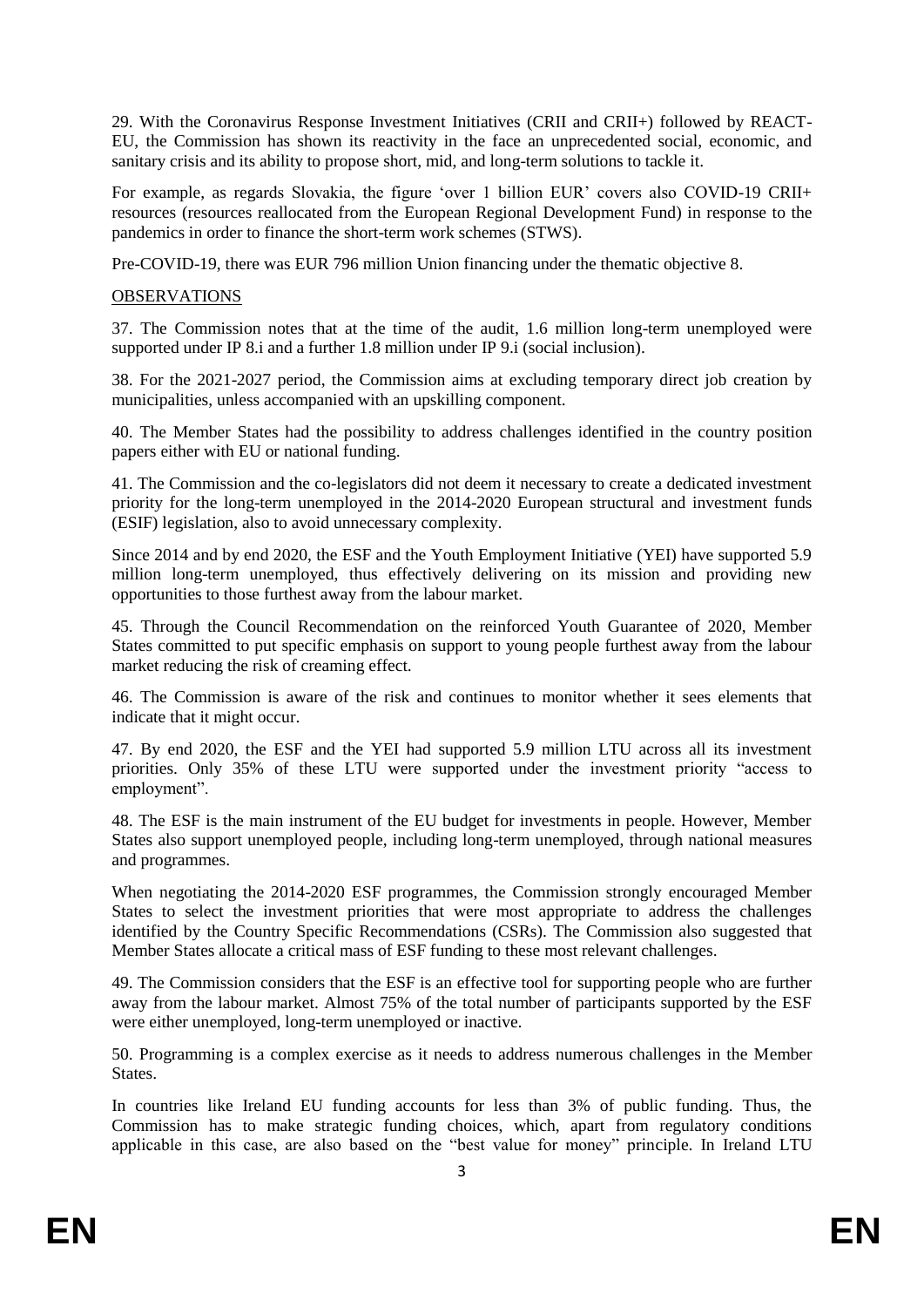operation has been implemented with use of national funding. Therefore, LTU persons have not been negatively affected by the decision about the withdrawal of the project from the programme.

As for Italy, support has been and is significant. ESF and YEI initiatives, under different investment priorities, have involved so far (31.12.2020) more than 1.1 million LTU participants (1,108,038), which is an important number.

Moreover, Member States may decide to support some major challenges with national funding rather than with EU funding. ESF funding should be seen as part of a broader investment strategy.

57. The Commission and the Member States considered that a programme amendment was not necessary in the vast majority of cases to address the recommendation as the relevant investment priorities were already selected in almost all Member States.

65. The ESF's common indicator system had to balance the main EU level information needs with the cost of producing the information and therefore a breakdown by target group was not retained in the negotiations with Member States.

The 32 ESF common indicators (12 of which are also used for YEI) are reported for all investment priorities and all operations. This approach ensures universal and comparable information on the whole fund's achievement.

The approach of common result indicators focussing on the main type of outcomes (not broken down by target group) has been retained for the 2021-2027 ESF+ Regulation.

68. See Commission reply to paragraph 65.

73. The Commission intends to carry out further evaluations of the ESF support to LTU in the coming years, following the completion of the 2014-2020 period, in addition to the two studies referred to by the ECA.

#### CONCLUSIONS AND RECOMMENDATIONS

78. See the Commission reply to paragraphs 65 and 68.

### **Recommendation 1 – Target ESF "access to employment" support at the long-term unemployed where LTU is high**

The Commission accepts the recommendation.

When negotiating the programmes, the Commission will recall the need for a better targeting of longterm unemployed in Member States and regions where LTU is still high.

### **Recommendation 2 – Link ESF "access to employment" support to an individualised approach for the long-term unemployed**

The Commission accepts the recommendation.

The Commission will provide support to the Member States on how to ensure an individualised approach when implementing activation measures for long-term unemployed in the context of the ESF+ Committee.

### **Recommendation 3 – Evaluate the results achieved by ESF support for "access to employment" in terms of LTU**

The Commission accepts the recommendation.

These evaluations will examine a number of target groups, including LTUs, for all thematic objectives, as all of them play a role in the success of operations aimed at LTUs or other